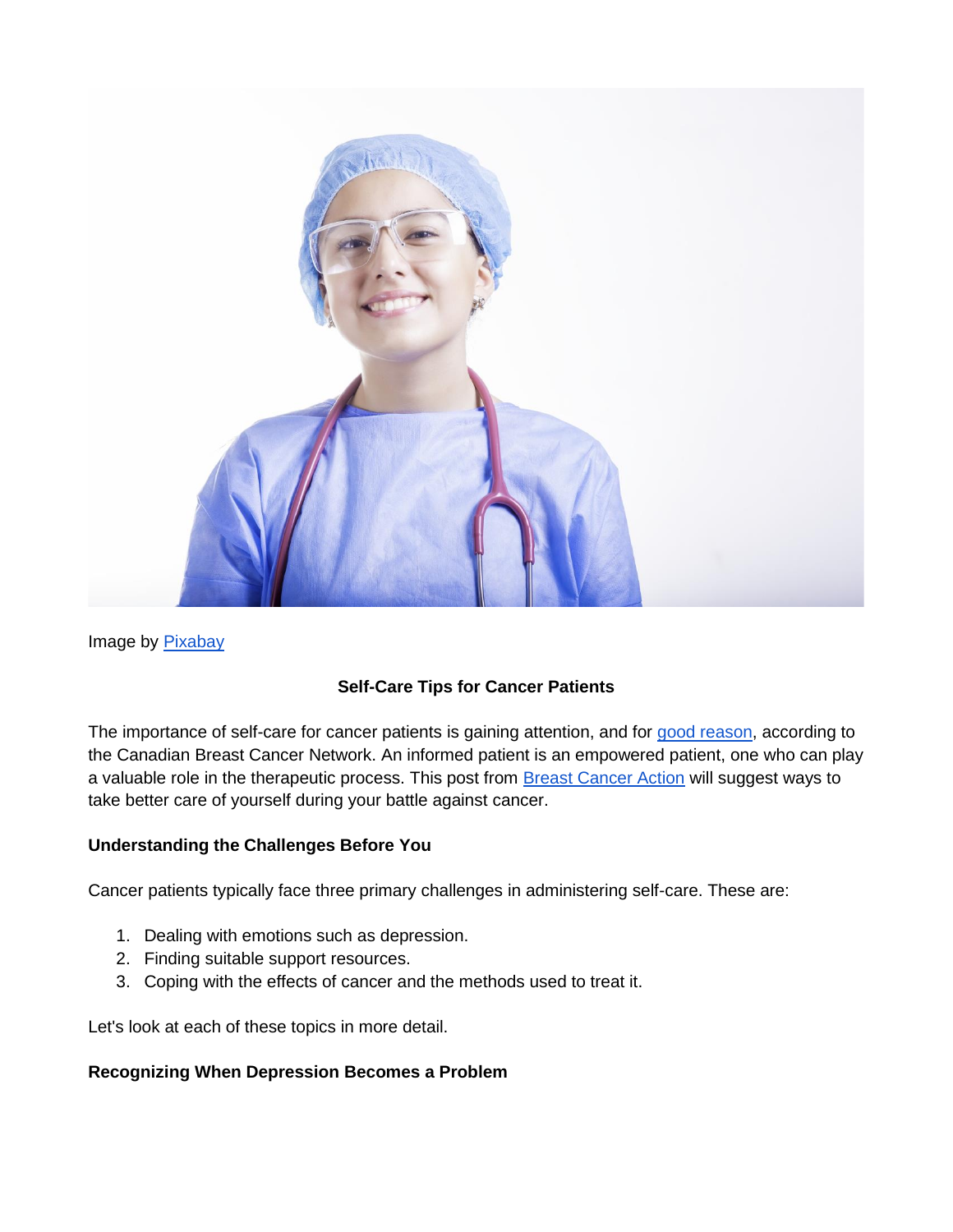Everyone feels down every now and then. But these feelings take on a different dimension when they become persistent and/or interfere with the quality of your life. CAMH notes that [common symptoms](https://www.camh.ca/en/health-info/mental-illness-and-addiction-index/depression) of clinical depression include:

- Loss of interest in activities that once brought you joy.
- A sense that life is pointless.
- Continuing problems with insomnia.
- Hostility toward friends or family members.
- Fatigue unrelated to your cancer diagnosis or other physical conditions.

Here are some ways to deal with ongoing depression:

- Seek counseling from a trained therapist.
- Consider joining a support group for cancer patients.
- Ask your healthcare professional about antidepressant medications.
- Avoid putting up a false front. Denying the issues you're facing will only prolong their effects, causing harm to you and to those who care about you.
- Bring in [more positivity](https://www.redfin.com/blog/clearing-bad-energy-from-your-home/) to your home by decluttering and performing a house cleanse to remove negative energy.

## **Finding the Resources You Need**

You already have a group of skilled doctors working to help you. Nonetheless, accessing educational or other resources to maximize your self-care efforts is a good idea. Here are some tips for finding the assistance you need:

- Consult an [oncology social worker.](https://csl.cancer.ca/en/Search?_ga=2.220078297.1508318748.1636999483-583843710.1636999483&Terms=oncology%20social%20worker&Location=&Latitude=null&Longitude=null&Proximity=25&ProximityProvince=null&ProvinceOnly=null&MapBounds=&SortBy=0&ResultsPerPage=10&PageIndex=0&CancerType=&TargetGroup=&Fee=&language=&ServiceType=&ServicesOffered=&Affiliation=) These professionals are trained to help you learn about and assess your options. They also can provide valuable emotional and psychological support.
- If you're a spiritual person, then consider contacting a leader of your faith community. Many private organizations provide specialized services for cancer patients.
- Look for online sources presented by established medical and academic sources. Many universities, clinics, and healthcare professionals use the Internet to provide cancer patients and their loved ones with valuable information.
- Consult a nutritionist. Many cancer patients deal with appetite loss, and a nutritionist can help put together a plan to make sure you're getting the nutrients you need.
- Keep communication open. No doubt you'll be spending a lot of time on your phone, whether it's talking with the number of people and organizations noted above or using your smartphone to navigate your online resources. Be sure you always have a charger [at the ready,](https://www.verizon.com/products/wireless-chargers/) as the worst scenario is not having your phone powered up and operating when you need it most.

# **Coping with Chemotherapy**

Modern medicine has access to a wide range of cancer treatments. Chemotherapy is one option your doctor may recommend. Knowing what to expect during these treatments is important for your wellbeing. Here are some tips to keep in mind: